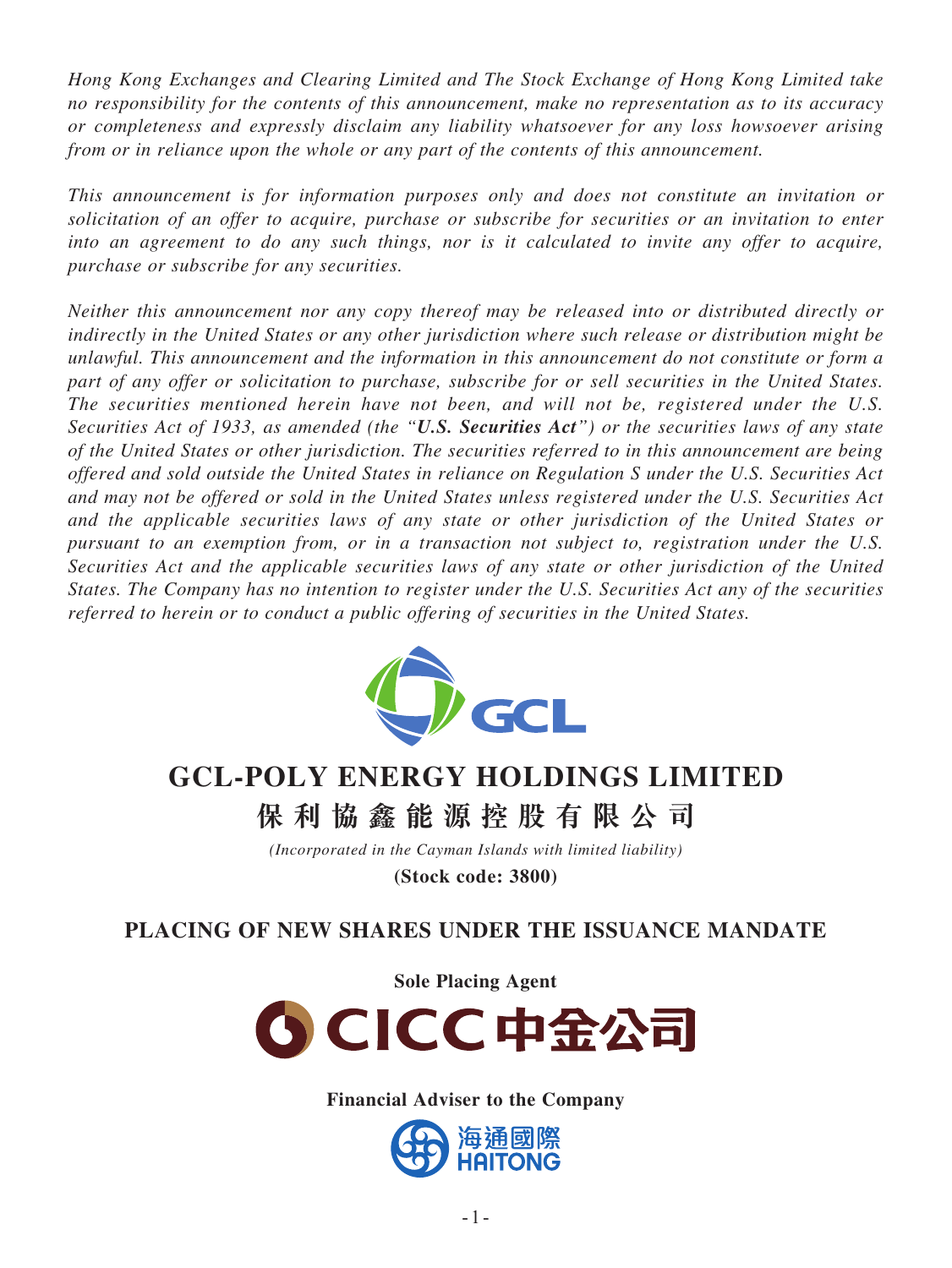## **PLACING OF NEW SHARES UNDER THE ISSUANCE MANDATE**

The Board is pleased to announce that on 15 December 2021 (before trading hours), the Company entered into the Placing Agreement with the sole Placing Agent pursuant to which the Placing Agent has agreed to procure, on a best efforts basis, as agent of the Company, Placees to subscribe a maximum of 2,036,588,000 Shares at the Placing Price of HK\$2.49 per Share. The Placing Shares will be issued under the Issuance Mandate granted by the Shareholders at the annual general meeting of the Company which was held on 2 December 2021.

The Placing Shares represent approximately 8.13% of the total issued share capital of the Company as at the date of this announcement and approximately 7.52% of the total issued share capital of the Company as enlarged by the allotment and issue of the Placing Shares (assuming the Placing is completed in full and there will be no change to the total number of Shares in issue from the date of this announcement to the completion of the Placing other than the issue by the Company of the Placing Shares).

Assuming all the Placing Shares are fully placed, the aggregate gross proceeds from the Placing is expected to be approximately HK\$5,071 million and the aggregate net proceeds (after deducting all applicable costs, fees, expenses and commission of the Placing) from the Placing is expected to be approximately HK\$4,994 million.

**As the completion of the Placing is subject to the satisfaction of certain conditions and the Placing Agent's termination rights, the Placing may or may not proceed. Shareholders and potential investors are advised to exercise caution when dealing in the Shares.**

## **1. INTRODUCTION**

The Board is pleased to announce that on 15 December 2021 (before trading hours), the Company entered into the Placing Agreement with the Placing Agent in relation to the placing of a maximum of 2,036,588,000 Shares, details of which are set out below.

#### **2. THE PLACING**

Pursuant to the Placing Agreement, the Placing Agent has agreed to procure, on a best efforts basis, as agent of the Company, Placees to subscribe for a maximum of 2,036,588,000 Shares.

To the best of the Directors' knowledge, information and belief, and having made all reasonable enquiries, the Placing Agent and its respective ultimate beneficial owners are Independent Third Parties.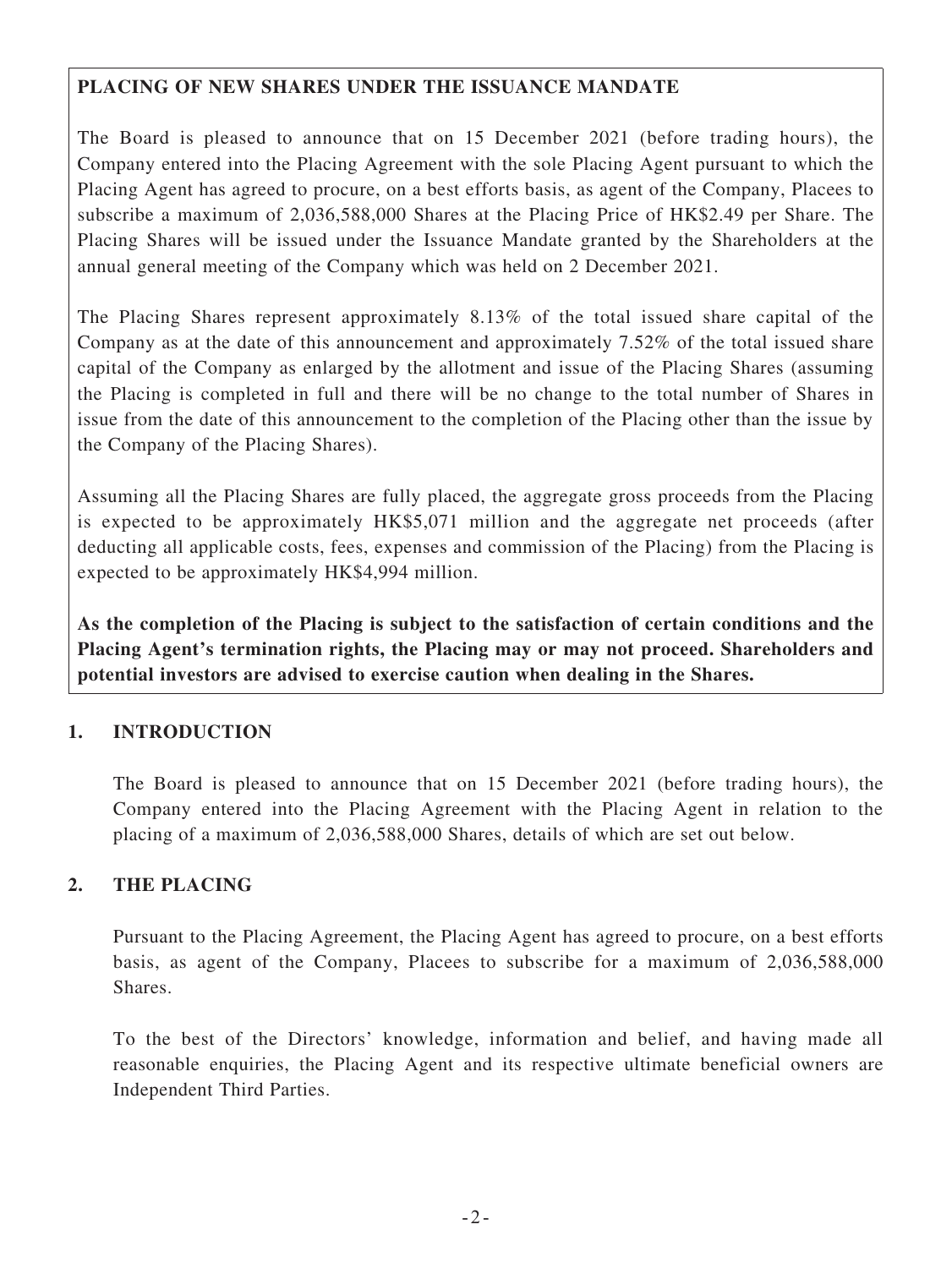#### **3. THE PLACEES**

The Placing Agent has informed the Company that it intends to place the Placing Shares to no less than six independent placees (who will be professional, institutional or other investors).

To the best of the Directors' knowledge, information and belief, and having made all reasonable enquiries, the Placees (and their ultimate beneficial owners) will be Independent Third Parties. Upon completion of the Placing, it is expected that none of the Placees will become a substantial shareholder of the Company immediately after the Placing.

#### **4. NUMBER OF PLACING SHARES**

The Placing Shares comprise a maximum of 2,036,588,000 Shares to be allotted and issued by the Company.

The Placing Shares represent approximately 8.13% of the total issued share capital of the Company as at the date of this announcement and approximately 7.52% of the total issued share capital of the Company as enlarged by the allotment and issue of the Placing Shares (assuming the Placing is completed in full and there will be no change to the total number of Shares in issue from the date of this announcement to the completion of the Placing other than the issue by the Company of the Placing Shares).

The aggregate nominal value of the Placing Shares under the Placing will be up to HK\$203,658,800.

The Placing Shares, when issued and fully paid, will rank pari passu in all respects with the existing Shares in issue as at the Closing Date including the right to receive all dividends and distributions declared, made or paid on or after the Closing Date.

#### **5. PLACING PRICE**

The Placing Price of HK\$2.49 per Placing Share represents:

- (i) a discount of approximately 2.4% to the closing price of HK\$2.55 per Share as quoted on the Stock Exchange on 14 December 2021, being the last trading day and the date on which the Placing Price was fixed; and
- (ii) a discount of approximately 5.7% to the average closing price of HK\$2.64 per Share as quoted on the Stock Exchange for the last 5 trading days up to and including 14 December 2021.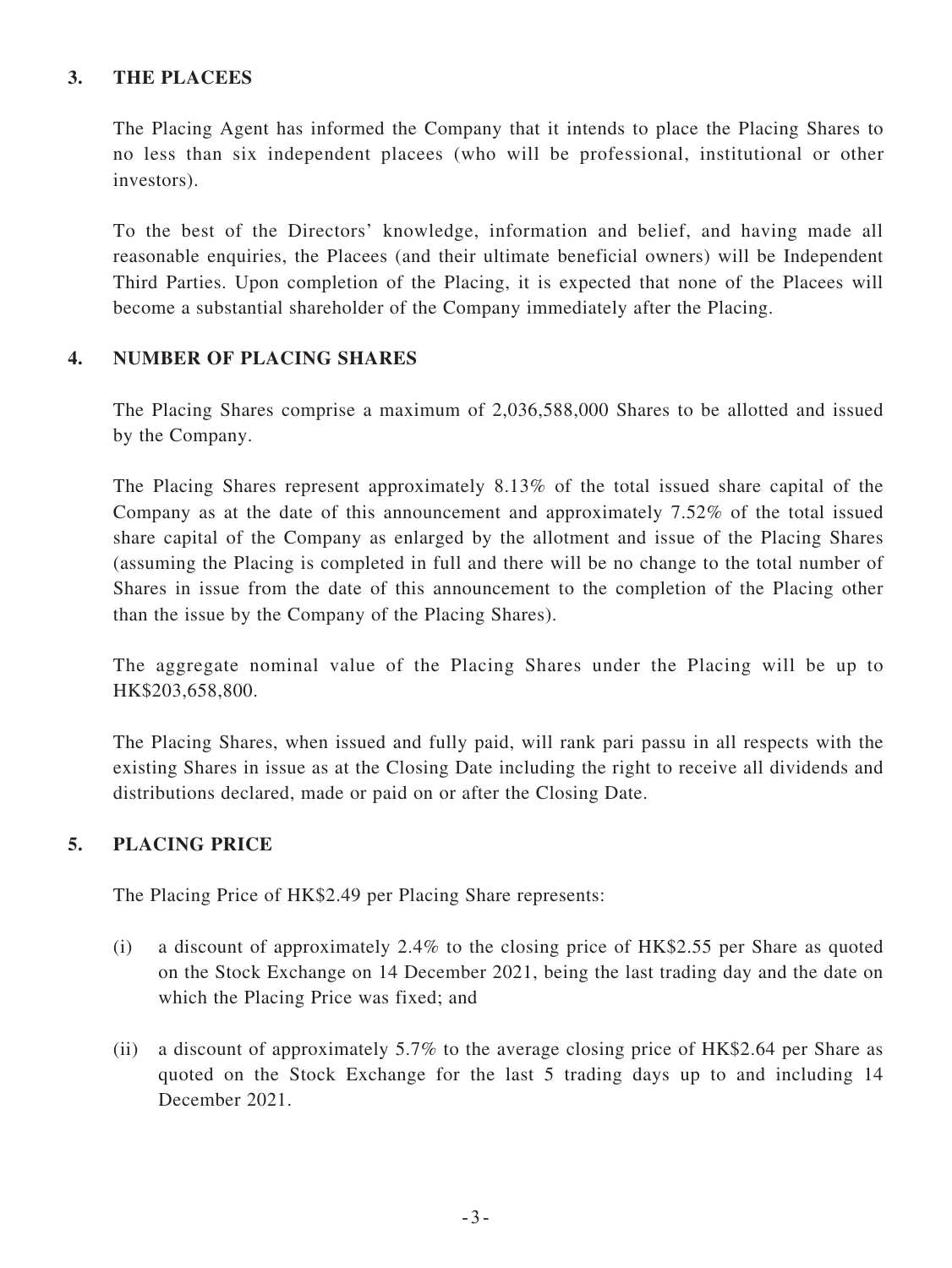The Placing Price, which was agreed after arm's length negotiation between the Company and the Placing Agent, was determined by reference to the prevailing market price, trading volume of the Shares and the current market conditions. The net price (after deducting all applicable costs, fees, expenses and commission of the Placing) raised per Share upon completion of the Placing will be approximately HK\$2.45.

### **6. CONDITIONS PRECEDENT**

Completion of the Placing is conditional upon:

- (i) the Listing Committee of the Stock Exchange having granted the listing of, and permission to deal in, the Placing Shares (and such listing and permission not subsequently being revoked prior to the deposit of the share certificate(s) representing the Placing Shares); and
- (ii) the delivery of a Hong Kong legal opinion by the Hong Kong legal counsel of the Company in the form satisfactory to the Placing Agent.

If any of the conditions is not satisfied at or prior to 8:00 a.m. (Hong Kong time) on the Long Stop Date, all obligations of each of the Company and the Placing Agent under the Placing agreement shall cease and no party shall have any claim against any other party in respect of any matter arising out of or in connection with the Placing Agreement, except for such matters specifically provided in the Placing Agreement.

#### **7. TERMINATION**

The Placing Agreement may be terminated by the Placing Agent by giving written notice to the Company at any time prior to 8:00 a.m. (Hong Kong time) on the Closing Date, in accordance with the terms thereof, such as on the grounds of any breach of the representations, warranties and undertakings by the Company as set out in the Placing Agreement or the occurrence of certain force majeure events.

#### **8. COMPLETION OF THE PLACING**

Subject to the satisfaction of the conditions to the Placing, the Placing is expected to be completed on the Closing Date (or such other date as the Placing Agent and the Company may agree in writing).

**As the completion of the Placing is subject to the satisfaction of certain conditions and the Placing Agent's termination rights, the Placing may or may not proceed. Shareholders and potential investors are advised to exercise caution when dealing in the Shares.**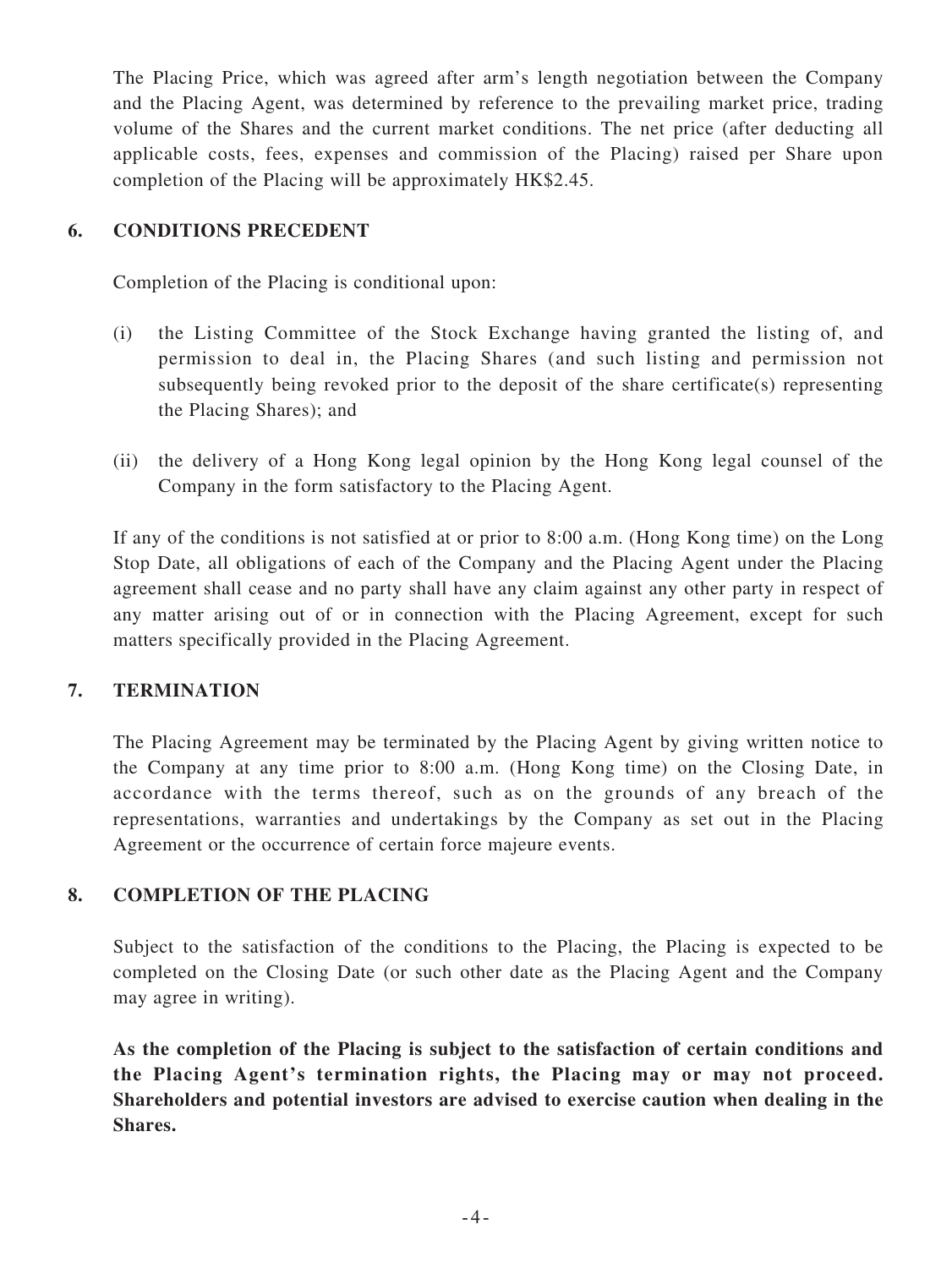#### **9. EFFECT ON SHAREHOLDING STRUCTURE**

Set out below is the shareholding structure of the Company as at the date of the Placing Agreement and immediately following the completion of the Placing on the Closing Date (assuming the Placing will be completed in full and there is no other change to the issued share capital of the Company):

|                                                 | As at the date of<br>the Placing Agreement |                                                         |                                   |                                                         |
|-------------------------------------------------|--------------------------------------------|---------------------------------------------------------|-----------------------------------|---------------------------------------------------------|
|                                                 |                                            |                                                         | On the Closing Date               |                                                         |
| <b>Name</b>                                     | <b>No. of Shares</b>                       | Approximate<br>Percentage of<br>issued share<br>capital | <b>No. of Shares</b><br>(maximum) | Approximate<br>percentage of<br>issued share<br>capital |
| Asia Pacific Energy Fund Limited <sup>(1)</sup> | 6,370,388,156                              | 25.42%                                                  | 6,370,388,156                     | 23.51%                                                  |
| Other Shareholders                              | 18,692,034,292                             | 74.58%                                                  | 18,692,034,292                    | 68.97%                                                  |
| Placees                                         | Nil                                        | Nil                                                     | 2,036,588,000                     | 7.52%                                                   |
| <b>Total</b>                                    | 25,062,422,448                             | 100.00%                                                 | 27,099,010,448                    | $100.00\%$                                              |

*Note:*

(1) An aggregate of 6,370,388,156 Shares are collectively held by Highexcel Investments Limited, Happy Genius Holdings Limited and Get Famous Investments Limited, which are wholly-owned by Golden Concord Group Limited, which in turn is wholly-owned by Asia Pacific Energy Holdings Limited. Asia Pacific Energy Holdings Limited is in turn wholly-owned by Asia Pacific Energy Fund Limited. Asia Pacific Energy Fund Limited is ultimately held under a discretionary trust with Credit Suisse Trust Limited as trustee for Mr. Zhu Gongshan and his family (including Mr. Zhu Yufeng, a Director and the son of Mr. Zhu Gongshan) as beneficiaries.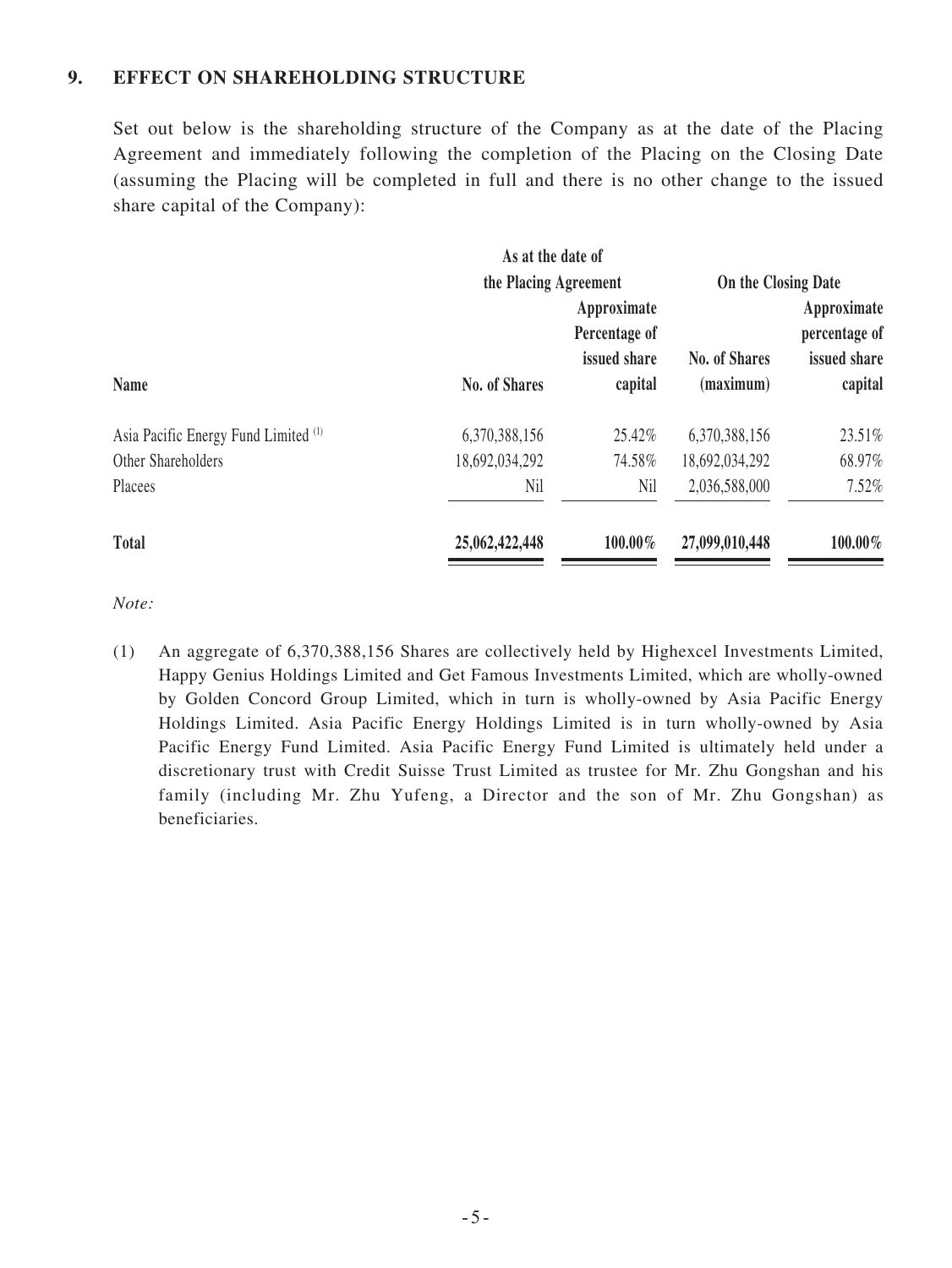#### **10. LOCK-UP UNDERTAKING**

The Company has undertaken to the Placing Agent that (with the exception of the allotment and issue of the Placing Shares in accordance with provisions of the Placing Agreement and save pursuant to the terms of the share award scheme and the share option scheme of the Company) for a period from the date of the Placing Agreement up to 90 days after the Closing Date, neither the Company nor any person acting on its behalf will (i) sell, transfer, dispose, allot or issue or offer to sell, transfer, dispose, allot or issue or grant any option, right or warrant to subscribe for (either conditionally or unconditionally, or directly or indirectly, or otherwise) any Shares or any interests in Shares or any securities convertible into or exercisable or exchangeable for or substantially similar to any Shares or interest in Shares (whether by actual disposition or effective economic disposition or swap due to or otherwise by way of cash settlement or otherwise) or (ii) agree (conditionally or unconditionally) to enter into or effect any such transaction with similar economic effect as any of the transactions described in (i) above or (iii) announce any intention to enter into or effect any such transaction described in (i) or (ii) above, in each case, without first having obtained the written consent of the Placing Agent, except that the foregoing restrictions shall not restrict the Company from announcing any intention to adopt or adopting any share incentive plan or from granting or agreeing to grant a share award (conditionally or unconditionally) or from allotting or issuing Shares pursuant to any such share incentive plan.

#### **11. ISSUANCE MANDATE TO ISSUE THE PLACING SHARES**

The Placing Shares will be allotted and issued by the Company pursuant to the Issuance Mandate, under which the Directors were authorised to allot and issue up to 5,012,484,489 new Shares. As at the date of this announcement, other than the Placing, the Company has not issued any Shares pursuant to the Issuance Mandate.

#### **12. REASONS FOR AND BENEFITS OF THE PLACING**

The Directors consider that the Placing represents an opportunity to raise capital for the Company for its business development and to broaden the Shareholder base of the Company.

The Directors are of the opinion that the terms of the Placing Agreement, including but not limited to the Placing Price, are on normal commercial terms and are fair and reasonable and the Placing is in the interests of the Company and the Shareholders as a whole.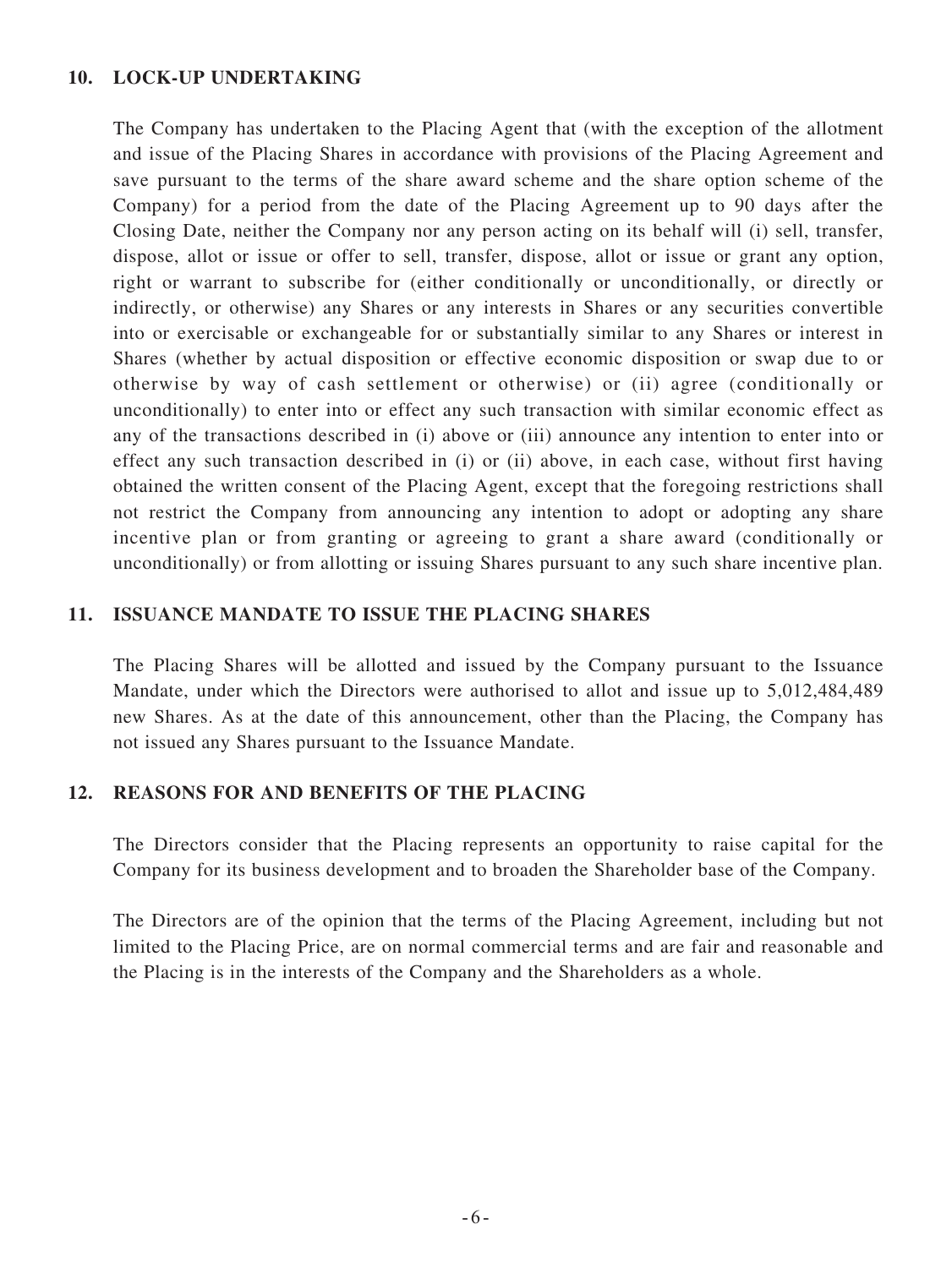#### **13. USE OF PROCEEDS**

Assuming all the Placing Shares are fully placed, the aggregate gross proceeds from the Placing is expected to be approximately HK\$5,071 million, and the aggregate net proceeds (after deducting all applicable costs, fees, expenses and commission of the Placing) from the Placing is expected to be approximately HK\$4,994 million. The Company intends to use the net proceeds (after deducting all applicable costs, fees, expenses and commission of the Placing) from the Placing for the capital expenditure and general working capital purposes.

#### **14. EQUITY FUND RAISING ACTIVITIES IN THE PAST 12 MONTHS**

On 21 January 2021, the Company completed the placing of 3,900,000,000 Shares under general mandate at the placing price of HK\$1.08 per Share with total net proceeds of approximately HK\$4.148 billion. As at the date of this announcement, the Company has utilized approximately HK\$3.686 billion for repayment of borrowings, development of the Company's FBR based granular silicon production business and production capacity, and for general corporate purpose. The Company will use the unutilized amount of the net proceeds according to its development strategies and market conditions.

On 10 February 2021, the Company and GCL New Energy Holdings Limited issued a joint announcement in relation to, among other things, the top-up placing and subscription of 2,000,000,000 shares at the placing price of HK\$0.455 per share. The net proceeds from such top-up placing and subscription of approximately HK\$895 million has been fully utilized for repayment of borrowings as disclosed in the aforesaid joint announcement.

Save as disclosed above, the Company has not conducted any fund raising activities involving the issue of equity securities within the 12 months immediately prior to the date of this announcement.

#### **15. APPLICATION FOR LISTING**

An application will be made to the Listing Committee of the Stock Exchange for listing of, and permission to deal in, the Placing Shares on the Stock Exchange.

#### **16. INFORMATION OF THE COMPANY**

The Company is an investment holding company and its subsidiaries are principally engaged in the manufacturing and the sale of polysilicon and wafers products as well as the development, owning and operation of solar farms.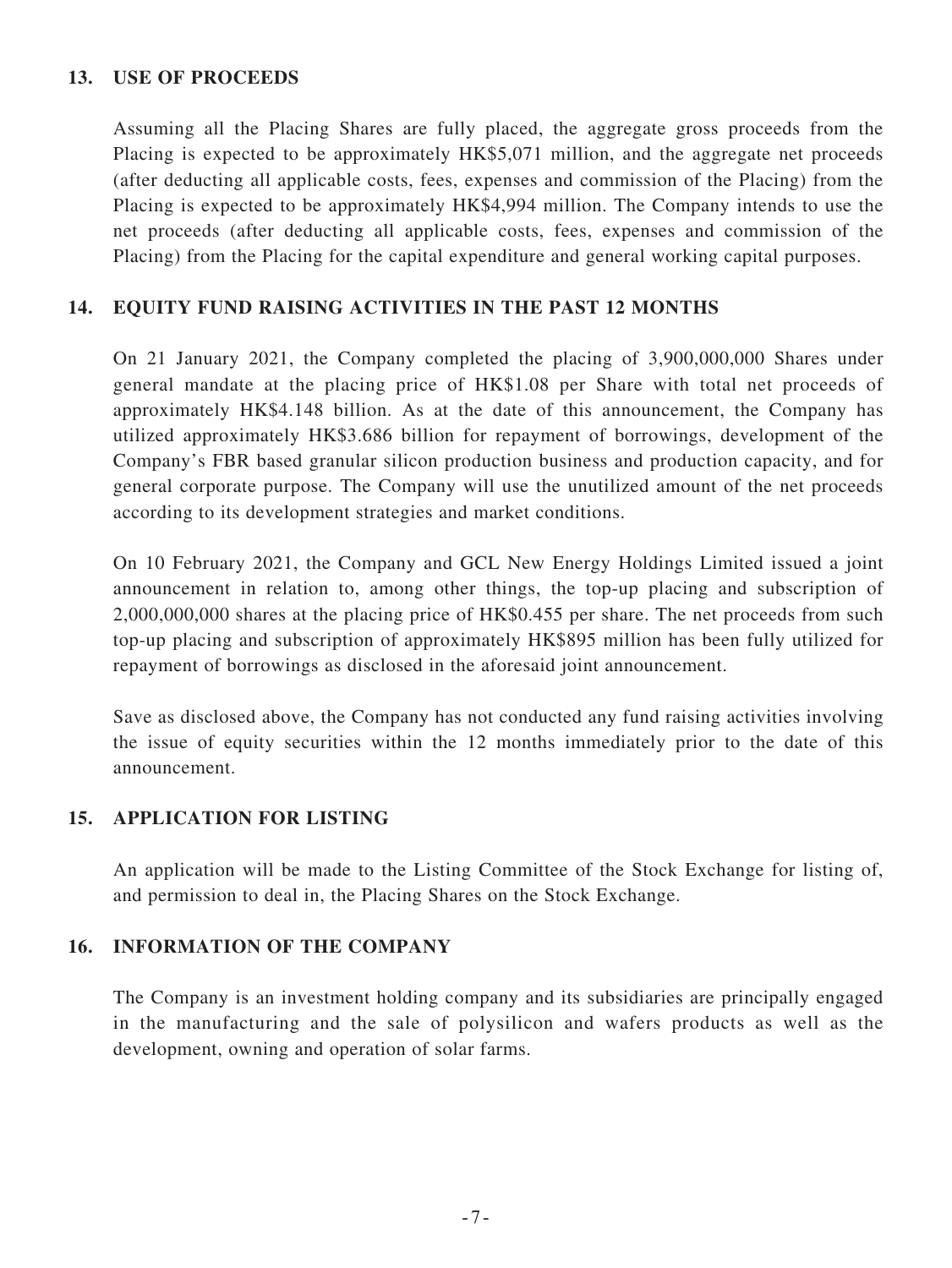# **17. DEFINITIONS**

Unless the context otherwise requires, the following expressions have the following meanings:

| "Board"                           | the board of Directors                                                                                                                                                                                                                                                                              |
|-----------------------------------|-----------------------------------------------------------------------------------------------------------------------------------------------------------------------------------------------------------------------------------------------------------------------------------------------------|
| "Business Day(s)"                 | any day (other than a Saturday or Sunday or days on which a<br>tropical cyclone warning No. 8 or above or a "black rainstorm"<br>warning signal" is hoisted in Hong Kong at any time between<br>9:00 a.m. and 5:00 p.m.) on which banks in Hong Kong are open<br>for general banking business       |
| "Closing Date"                    | the Business Day after the date on which the conditions as set out<br>in the Placing Agreement are fulfilled and is expected to be 22<br>December 2021, or such other date not being later than the Long<br>Stop Date as the Company and the Placing Agent may agree in<br>writing                  |
| "Company"                         | GCL-Poly Energy Holdings Limited, a company incorporated in<br>the Cayman Islands with limited liability whose shares are listed<br>on the Main Board of the Stock Exchange                                                                                                                         |
| "connected person"                | has the meaning ascribed to it under the Listing Rules                                                                                                                                                                                                                                              |
| "Directors"                       | the directors of the Company                                                                                                                                                                                                                                                                        |
| "HK\$"                            | Hong Kong dollars, the lawful currency of Hong Kong                                                                                                                                                                                                                                                 |
| "Hong Kong"                       | the Hong Kong Special Administrative Region of the People's<br>Republic of China                                                                                                                                                                                                                    |
| "Independent Third<br>Party(ies)" | third party(ies) independent of and not connected with or acting<br>in concert with the Company, its connected persons and their<br>respective associates (as defined in the Listing Rules)                                                                                                         |
| "Issuance Mandate"                | the general mandate granted by the Shareholders to the Directors<br>passed at the annual general meeting of the Company held on 2<br>December 2021 to allot, issue or deal with additional Shares not<br>exceeding 20% of the total number of issued shares of the<br>Company as at 2 December 2021 |
| "Listing Rules"                   | the Rules Governing the Listing of Securities on the Stock<br>Exchange of Hong Kong Limited, as amended from time to time                                                                                                                                                                           |
| "Long Stop Date"                  | 3 January 2022, or such other date as may be agreed between the<br>Company and the Placing Agent                                                                                                                                                                                                    |